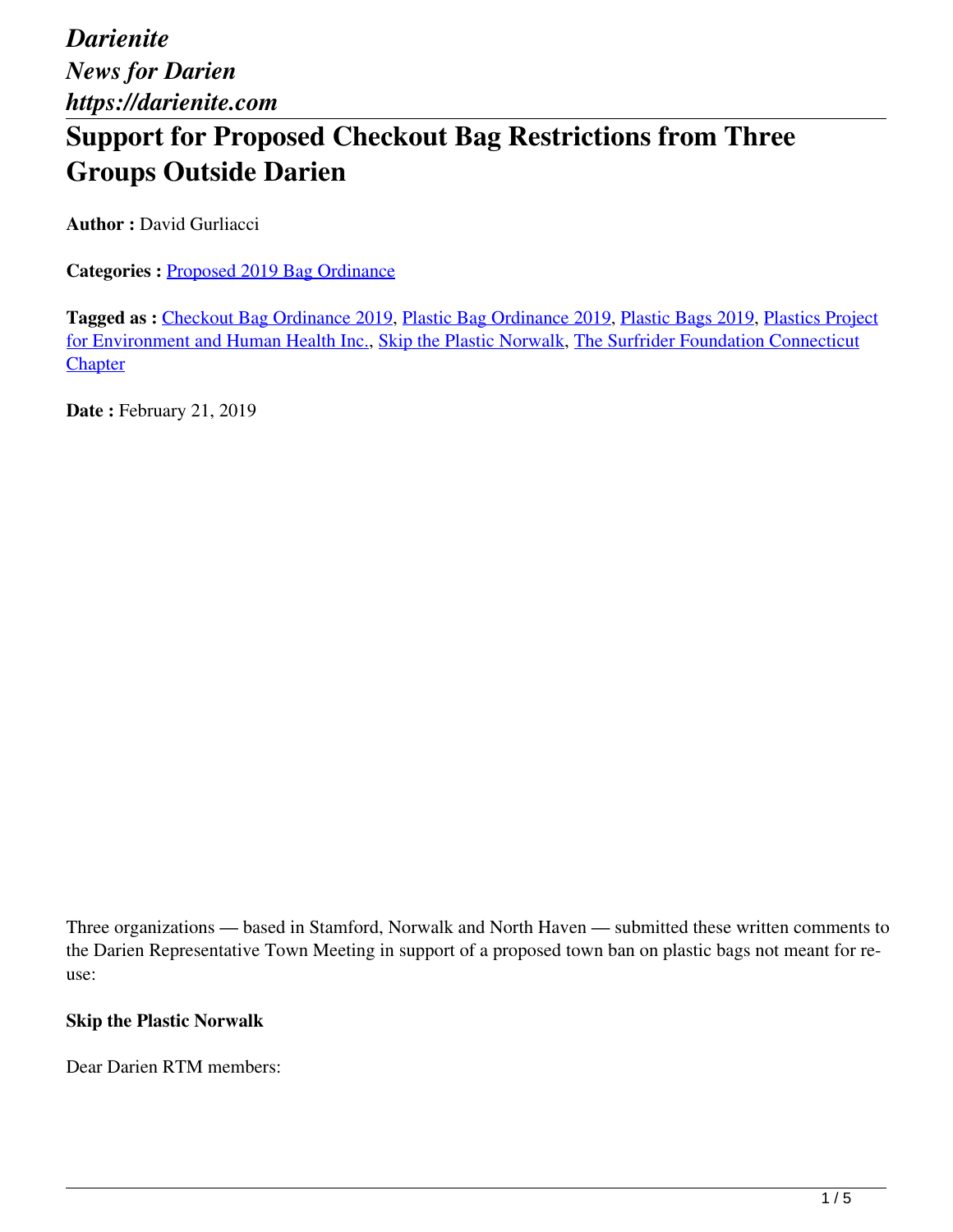Skip the Plastic Norwalk, a group raising awareness about the impact of single-use plastics on our environment, strongly supports Darien's proposed ordinance banning plastic checkout bags, and urges Darien to join the growing number of towns and cities across the globe, including Norwalk, in banning plastic shopping bags.

Norwalk recently joined Stamford, Greenwich, Westport, and Weston in passing a plastic checkout bag ban that goes into effect on July 8.

The ordinance was passed unanimously by Norwalk's Common Council following remarks from a packed room full of supporters: residents, students, business owners, representatives from the Maritime Aquarium, environmentalists and residents of other towns that already have a ban in place. Every single speaker was in favor of the ordinance.

Why a ban? The numbers tell the story:

—Americans use 100 billion plastic bags a year, which require 12 million barrels of oil to manufacture. The Hartford Courant estimates that Connecticut uses 1 billion plastic bags each year.

—According to the EPA, when it rains, storm sewers and drainage outflows transport litter to rivers which eventually carry the plastic into waterways such as Long Island Sound.

—More than 100,000 plastic bags end up in the Long Island Sound each year, either directly or through storm sewers and drainage outflows. Additionally, some of these plastic bags clog storm drains, causing water to back up on to the streets.

—Plastic doesn't break down completely; instead it photo-degrades into microplastics, which absorb toxins and continue to pollute the environment. Plastic takes hundreds of years to photo-degrade.

—In bodies of water including the Long Island Sound, microplastics are ingested by marine life including fish. According to Scientific American, these toxic microplastics are entering our food chain. A recent study found that 90% of table salt contains microplastics.

—Plastic bags are used for an average of 12 minutes.

—Only 1 percent of bags are returned to drop-off locations that do accept plastic bags for recycling.

With foreign markets no longer accepting as much plastic from other countries, the impact is twofold: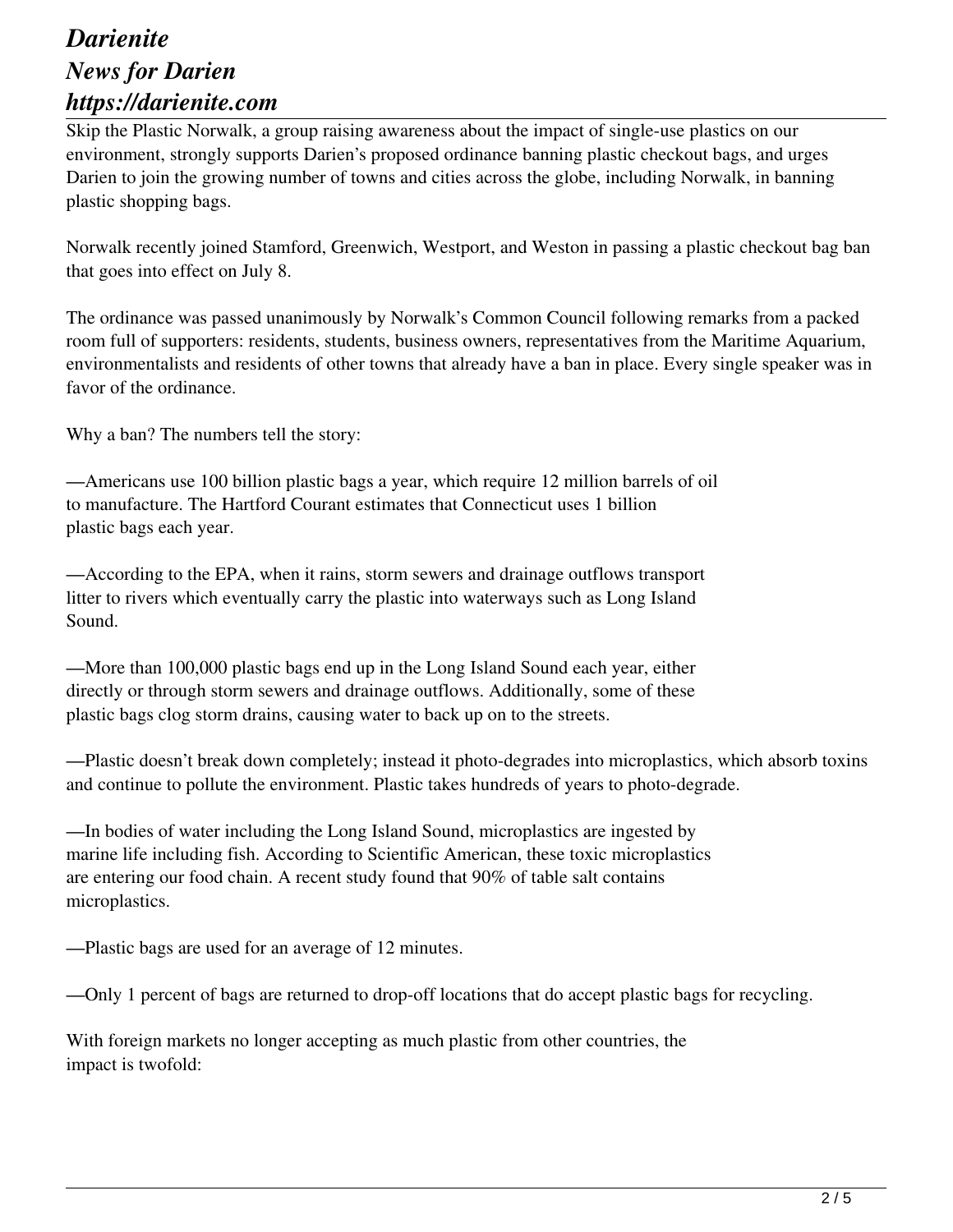1. Municipalities will have to pay more to have recyclables carted away, whereas before recyclables were a source of revenue.

2. Finding buyers for plastic bags that are returned to proper retail outlets is getting increasingly difficult.

From: Betty Ball, Tom Ball, Wendell Livingston, Ann Magnin

### **Plastics Project for Environment and Human Health Inc.**

My name is Patricia Taylor. I am director of the Plastics Project for Environment and Human Health, Inc.

EHHI is a 10-member, nonprofit, science-based organization composed of physicians, public health professionals and policy experts. The organization is dedicated to protecting human health from environmental harms through research, education and the promotion of sound public policies.

EHHI is not a membership organization and all our support comes from foundations and committed individuals. We not receive any funds from businesses or corporations.

You are among 16 Connecticut communities that are currently considering similar measures to prohibit single-use plastic bags. I have provided you with a list of those other towns and cities, along with summaries of four existing ordinances and a copy of the most recent ordinance passed. Five communities have already passed bans — Westport, Greenwich, Stamford, Weston and Norwalk.

On a national level, almost 80 percent of the plastic we produce will end up in our oceans, landscapes and landfills. Here in Connecticut, because we don't landfill garbage, most of our plastic will end up incinerated or it will litter our landscape, then travel down streams and rivers into the Sound, and from there into the Atlantic Ocean.

Plastic pollution is forecast to outweigh all the fish in the sea by 2050. EHHI is working to reduce the use of plastic because of a growing body of scientific research that shows the impact on human health from chemicals in plastic.

Two groups of chemicals, phthalates and bisphenols, are of special concern. These chemicals are used to respectively soften or harden plastic.

We may be exposed to them from eating seafood that has itself eaten plastic, from food or water that has been packaged or microwaved in plastic containers, from table salt, from detergents and cosmetics, from municipal water sources, and even from the air.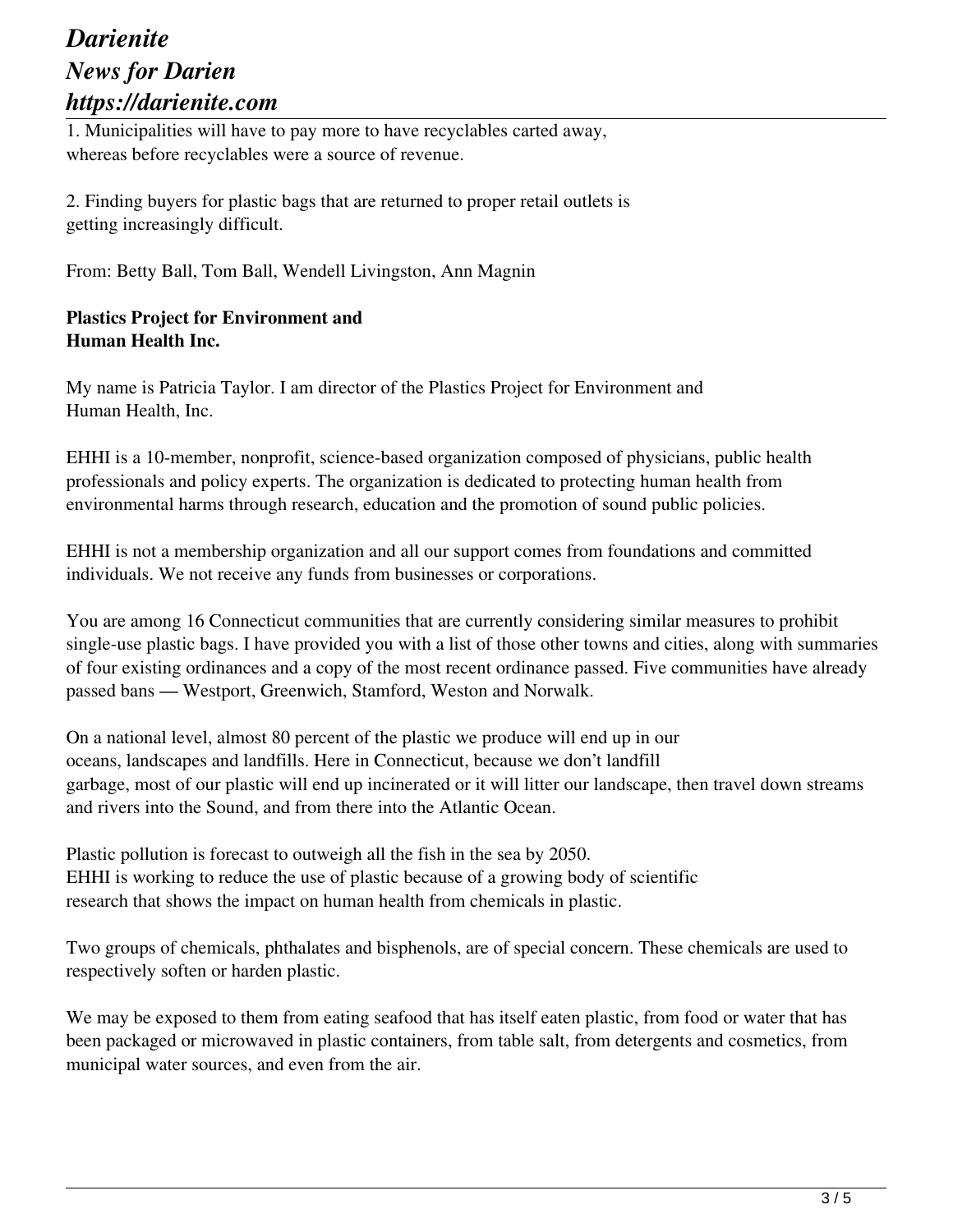These chemicals have been found in human stool samples collected all over the globe. Both groups of chemicals, some at very low doses, cause health problems including endocrine disruption, diabetes, cancer, obesity, ADHD and heart problems. As with other chemicals, they may present an increased risk to infants and children.

Single-use plastic bags have only been in use in the United States since 1982. Each bag is only used for an average of at most 15 minutes, then it becomes solid waste.

Few plastic bags, called film by the recycling industry, are recycled. In fact, they cause huge problems at recycling plants, when they get tangled in sorting machinery and must be removed manually.

Each time you choose to use a reusable bag rather than a single-use plastic bag, you make a significant positive contribution to your community's well-being. It has been shown that ordinances like the one you consider at this hearing, that ban single-use plastic bags and impose a fee on paper bags, serve to educate the community, reduce the use of plastic and provide support to retailers who must implement the change-over from plastic to reusable bags.

Darien can do something positive with this ordinance. Prohibiting single-use plastic bags is a great step to improve your quality of life and environmental and human health – not just here in Darien now, but for future residents of the city and state.

EHHI strongly supports your ordinance to ban these plastic bags and to charge a  $10¢$ fee for paper bags, with the fee to remain with store owners. Thank you for your attention.

#### **The Surfrider Foundation, Connecticut Chapter**

Dear Darien RTM Members,

I'm Jack Egan, Stamford resident and chair of The Surfrider Foundation, Connecticut Chapter writing you to please consider supporting an ordinance banning single-use disposable plastic bags.

Our mission at Surfrider is to protect our oceans, waves and beaches. We have found that one of the easiest and most effective ways of protecting our environment and reducing our consumption of petroleum based plastics is to help change the consumer paradigm; that is to say, eliminate plastic bags at checkout, put a fee on paper bags (which is NOT a tax, but a pass through fee kept by the retailer) and have the shoppers bring their own reusable, machine washable bag.

In America 100 billion plastic bags are consumed annually and their average time of use is only 12 minutes and according to Waste Management only 1 percent of plastic bags are recycled. Plastic bags are an obvious